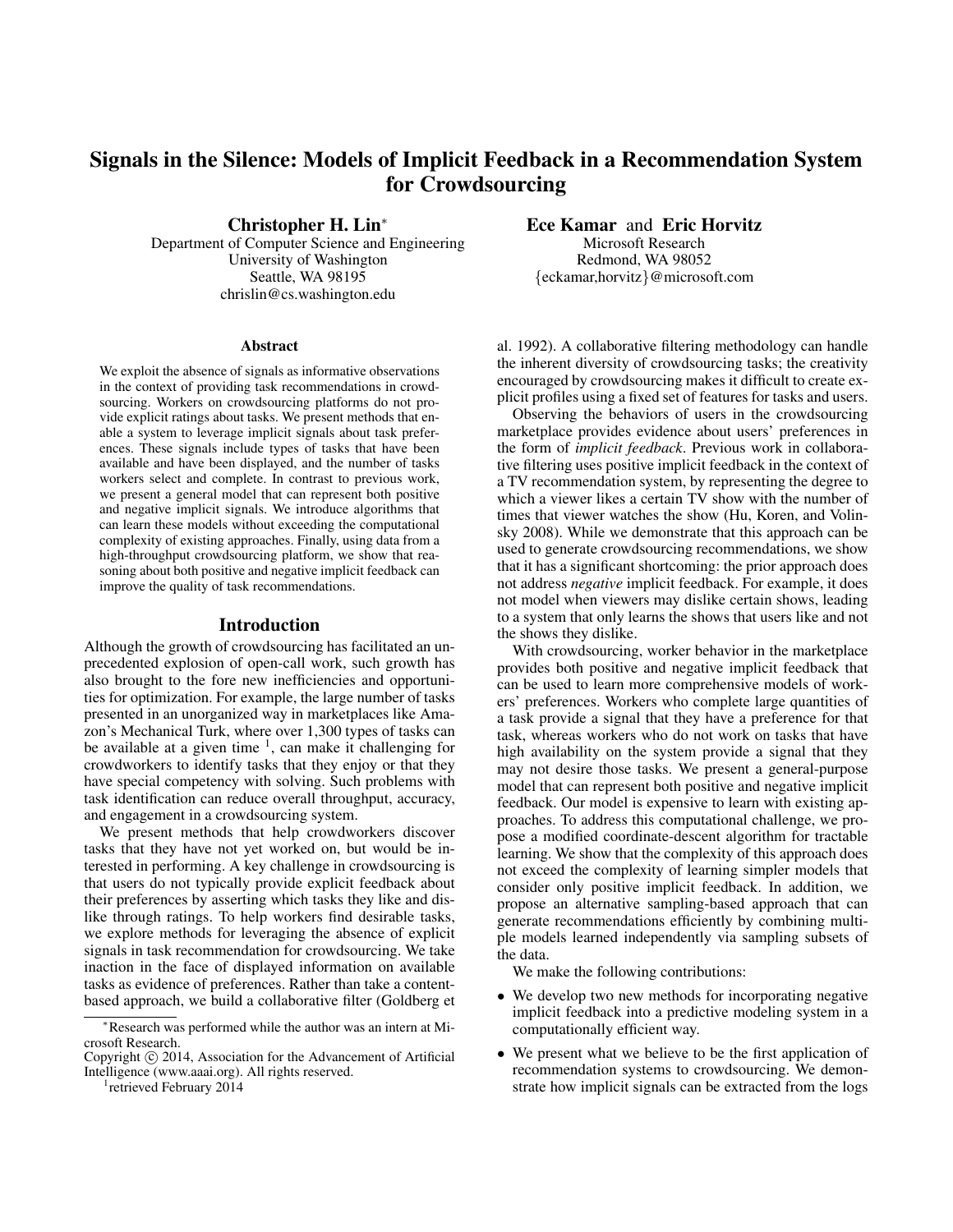of a crowdsourcing platform.

• We evaluate the proposed approaches on a dataset collected from a live crowdsourcing platform and show that the addition of negative implicit feedback is beneficial.

## Background on Collaborative Filtering

Two common types of methods used in collaborative filtering systems are neighborhood-based approaches and matrix factorization approaches. Neighborhood-based approaches (Herlocker et al. 1999) estimate ratings based on either the ratings of like-minded users or the ratings for similar items (Linden, Smith, and York 2003; Sarwar et al. 2001). Recent work has shown that matrix factorization approaches have superior performance compared to neighborhoodbased models (Koren, Bell, and Volinsky 2009), so we focus on matrix factorization models but we present a comparison of these models in the experimental section.

We first review matrix factorization approaches for explicit feedback domains. Then, we move on to approaches for harnessing implicit feedback. Let  $m$  be the number of users and let *n* be the number of items. Let *R* be an  $m \times n$ matrix where most entries are missing and each non-missing  $r_{ij} \in R$  is an explicit rating given by user i to item j. The goal is to learn an  $m \times k$  matrix U and a  $k \times n$  matrix V that minimize the loss function

$$
L(U, V) = \sum_{i,j} (r_{ij} - u_i v_j)^2 + \lambda (||U||_2^2 + ||V||_2^2)
$$

where  $u_i$  denotes row i of U,  $v_j$  denotes column j of V, and  $\lambda$  denotes a regularization parameter. Then,  $R = UV$ contains the desired predictions.  $k$  can be picked by cross validation, and  $U$  and  $V$  can be estimated by a variety of methods, including stochastic gradient descent (Funk 2006) and alternating least squares (Bell and Koren 2007; Zhou et al. 2008). Learning  $U$  and  $V$  exactly is a non-convex minimization problem (Srebro and Jaakkola 2003).

When explicit feedback is not available, implicit feedback can be used to make predictions about users. We generalize the implicit feedback matrix factorization model (IFMF) proposed by Hu, Koren, and Volinsky to use any function of some positive implicit feedback signal as confidences in matrix factorization. Given a set of positive implicit feedback signals  $c_{ij} \geq 0$ , we fit and predict an  $m \times n$  binary matrix P, where the entry  $p_{ij} = 1$  if  $c_{ij} > 0$  and  $p_{ij} = 0$ otherwise. Let  $w_{ij} = f(c_{ij})$  be weights for each entry determined by some weighting function  $f$ . Then, we find factors  $U$  and  $V$  that minimize the loss function:

$$
L(U, V) = \sum_{i,j} w_{ij} (p_{ij} - u_i v_j)^2 + \lambda (||U||_2^2 + ||V||_2^2)
$$

Intuitively,  $p_{ij}$  denotes whether or not user i likes item j and each of these entries is weighted by some function of the implicit signal we receive, representing the confidence we have in the signal. We can perform an iteration of alternating least squares in time  $O(k^2\omega + k^3(n+m))$  (Hu, Koren, and Volinsky 2008), where  $\omega$  is the number of non-zero entries in  $P$ , which is usually much smaller than the total number of entries in P.

# Harnessing Implicit Positive Feedback for Task Recommendation in Crowdsourcing

We use the terms workers and users interchangeably. Users may have different backgrounds and capabilities and may have preferences about which types of tasks to work on. A user works on an abstract *task* by completing at least one of a collection of instances of that task posted by a single requester.

We define the problem of task recommendation in crowdsourcing as follows: Given a set of users and a set of tasks, we would like to compile, for each user, a personalized recommendation list with tasks that the user has not worked on yet but that we predict the user would like to work on in the future. Since users cannot express explicitly which tasks they like and which tasks they dislike, we use implicit signals about their behaviors as evidence about their interests. Specifically, we take the number of times a worker completes a given task as a positive signal, such that more completions signal a stronger preference for the task.

IFMF can be applied to the problem of recommending crowdsourcing tasks as follows: Let  $c_{ij}$ , the implicit positive signal, be the number of times user  $i$  worked on task  $j$ . Let the weighting function f be  $f(c_{ij}) = 1 + c_{ij}$ . Intuitively, for every task j that user i has worked on,  $p_{ij}$  is set to 1, denoting that user  $i$  likes task  $j$ ; and for any task  $j$  that the user has not worked on,  $p_{ij}$  is 0, denoting that user i dislikes task  $j$ . By weighting the positive entries of  $P$  with the number of tasks a user has completed, we are able to express our confidence in each  $p_{ij} = 1$ , and when we learn the factors U and  $V$ , we try harder to fit the entries we have higher confidence in. For instance, if a user has worked on a given task 10,000 times, then we are confident that the user likes that task ( $p = 1$ ), and we would very much like to predict  $\hat{p} = 1$ .

#### Incorporating Implicit Negative Feedback

IFMF treats all tasks that a user has not worked on the same by assigning the minimum weight to the corresponding entries. Since this model cannot represent negative implicit feedback, the loss function has little emphasis on learning about the tasks that users dislike. We introduce a novel model, IFMF2, to address this shortcoming of the IFMF approach. IFMF2 uses IFMF as its building block and extends it in the following way: Let  $p_{ij} = 1$  if  $c_{ij} > 0$  and  $p_{ij} = 0$ otherwise. Then, let  $d_{ij} \geq 0$  be a set of negative implicit negative signals. Then, we redefine the weights to be

$$
w_{ij} = \begin{cases} f(c_{ij}) & \text{if } p_{ij} = 1 \\ g(d_{ij}) & \text{if } p_{ij} = 0 \end{cases}
$$

where f and g are normalization functions. Because  $c_{ij}$  and  $d_{ij}$  can have very different ranges, f and g can be used to transform confidences appropriately.

We apply IFMF2 to the crowdsourcing domain by using the availability of a task as a negative signal since ignoring a task with high availability may indicate a strong dislike towards the task. Formally, we let  $d_{ij}$  denote the maximum total number of task instances available for task  $j$ . We let f and g be logistic functions:  $f(x) = \frac{1}{1 + e^{\alpha_1(\log(x) + \beta_1)}}$ and  $g(x) = \frac{1}{1 + e^{\alpha_2(\log(x) + \beta_2)}}$  We choose logistic functions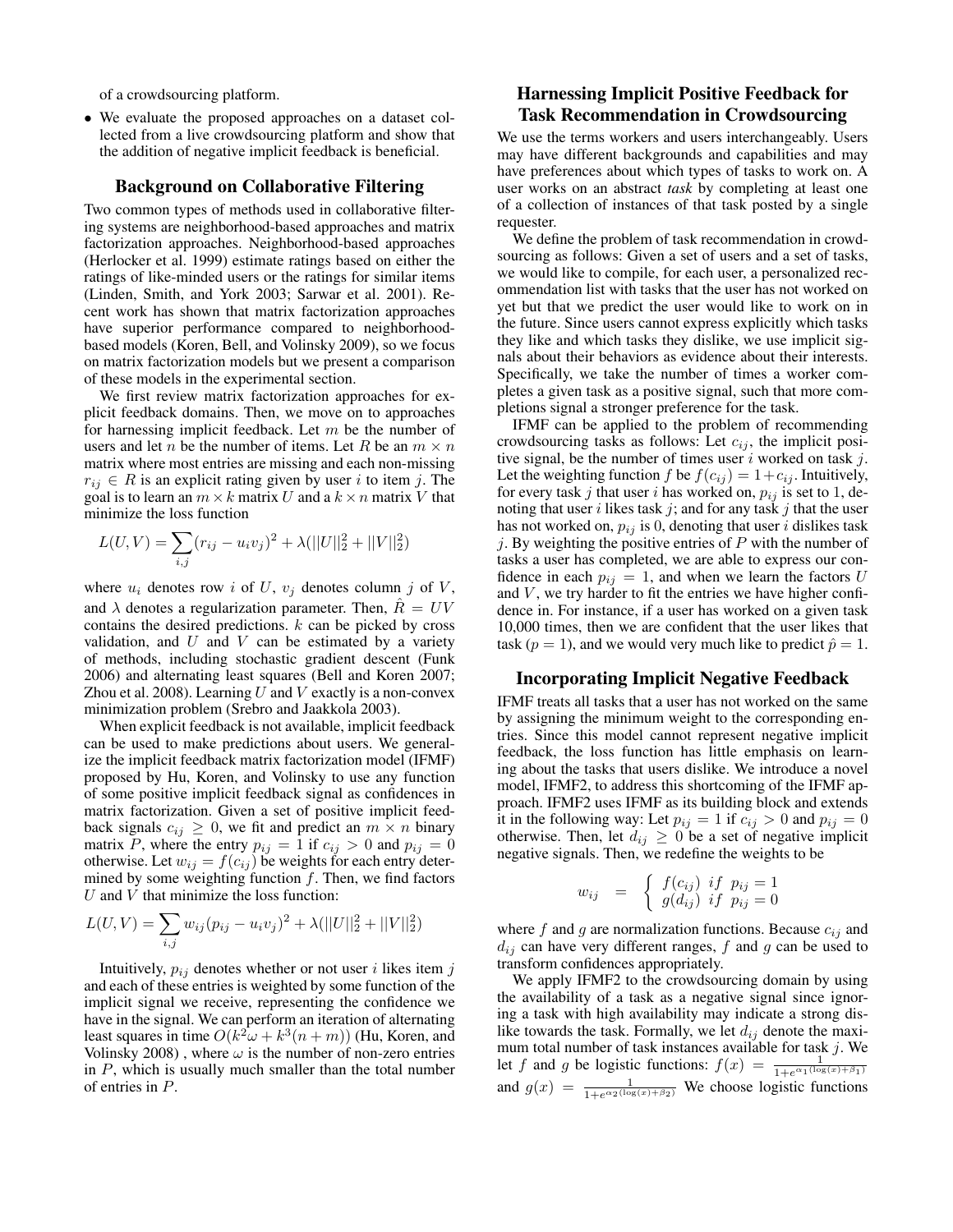for normalization because they capture our intuition about users. Consider the pairs of workers and tasks such that  $p_{ij} = 0$ . When there are very few tasks available for a given task type, we cannot be sure that the user does not like the task simply because the user has not worked on the task. The user may have just not seen it yet, because tasks with low availability have much lower visibility in crowdsourcing UIs. However, as the number of tasks available for a given task type increases, thereby increasing the visibility of that task type, we become more confident that the user is purposely avoiding that task. When the task is overwhelmingly available to the user, we become confident that the user does not like the task, even though the user has given no such explicit signal. Beyond a certain availability however, we do not substantially increase our confidence hence agreeing with the behavior of the sigmoid function. The reasoning is similar for the weights for the tasks that users select (when  $p_{ij} = 1$ ).

#### Fast Optimization

We apply an alternating least squares approach to learn the  $U$  and  $V$  factors that minimize the squared loss function. By fixing one factor, say  $U$ , solving for the other factor,  $V$ , becomes a simple least-squares optimization and can be solved in a closed form. Then, by iterating through the factors, we effectively employ a coordinate descent to reach a local optimum. This approach is efficient if the matrix is sparse or can be made efficient when many entries have the same weight (Hu, Koren, and Volinsky 2008). When negative feedback is included, we increase the diversity of the weights and must develop new methods for maintaining tractability. We now present an algorithm that can learn with positive and negative feedback as efficiently as IFMF under certain conditions.

Theorem 1. *If one of the following conditions is true:*

*1. For all j, we have*  $d_{i_1j} = d_{i_2j}$  *for all*  $i_1, i_2$ 

2. For all *i*, we have  $d_{ij_1} = d_{ij_2}$  for all  $j_1, j_2$ 

*then each iteration of coordinate descent takes at most time*  $O(k^2\omega + k^3(n+m))$  where  $\omega$  is the total number of nonzero *entries.*

Algorithm (Proof): Our techniques are similar to those in (Hu, Koren, and Volinsky 2008). We assume without loss of generality condition  $(1)$  of the theorem. To solve for U when  $V$  is fixed, we begin by writing down the least-squares solution. Let  $W^i$  be the diagonal  $n \times n$  matrix such that  $W_{ll}^{i} = w_{il}$ . This matrix contains all the weights for user i on the diagonal. Let  $p_i$  be the row in P corresponding to user i. Then,

$$
u_i = (V W^i V^T + \lambda I)^{-1} V W^i p_i^T
$$

The computation is dominated by  $V W^i V^T$ . We can speed up the computation of  $V W^i V^T$ . Let A be an  $n \times n$  diagonal matrix such that  $A_{ll} = \sum_i g(d_{il})$ . This matrix contains the availability for each task. Then, we note that  $V W^i V^T =$  $VAV^T + V(W^i - A)V^T$ . Conveniently,  $VAV^T$  can be precomputed once, and  $(W<sup>i</sup>-A)$  has only  $\omega_i$  nonzero elements, where  $\omega_i$  is the number of tasks that user i completed.  $\omega_i$  is

typically much smaller than  $n$ . We can thus perform computation of each row  $u_i$  in time  $O(k^2\omega_i + k^3)$  and computation of the factor U in time  $O(k^2\omega + k^3m)$ .

To solve for V when U is fixed, redefine  $W<sup>j</sup>$  to be the diagonal  $m \times m$  matrix such that  $W_{ll}^{j} = w_{lj}$ . This matrix contains all of the weights for task  $j$  on the diagonal. Note that these weights are *not* all the same. Only the weights for users who did not do any of task j are the same. Let  $p_i$  be the column in  $P$  corresponding to task  $j$ . Then,

$$
v_j = (U^T W^j U + \lambda I)^{-1} U^T W^j p_j
$$

We now see that  $U^T W^j U = U^T (A_{jj} I) U + U^T (W^j A_{jj}I)U$ , which is equal to  $(A_{jj}I)U^{T}U+U^{T}(W^{j}-A_{jj}I)U$ . While  $(A_{jj}I)U^TU$  must be computed for each task  $j, U^TU$ can be precomputed once, and multiplying every entry by  $A_{jj}$  only takes time  $O(k^2)$ . Abusing notation, let  $\omega_j$  be the number of users who have worked on task  $j$ . Because  $W^j - A_{jj}I$  only has  $\omega_j$  nonzero entries, we can perform computation of each column  $v_j$  in time  $O(k^2\omega_j + k^3)$  and computation of the factor V in time  $O(k^2\omega + k^3n)$ .

Then, with fixed  $k$ , we achieve the stated overall running time for one iteration of coordinate descent for our model. We note this running time is linear in the number of nonzero entries in  $P$ , so this computation is highly scalable as more users do more tasks.

The conditions of the theorem reflect the characteristic of negative implicit feedback seen in crowdsourcing. In our model, the confidence on negative signals (i.e., task availability) is independent of individual users, which satisfies condition 1. Note that the achieved running time means that including negative implicit feedback makes the model no harder to learn than a model with only positive implicit feedback.

#### Sampling-Based Learning

We now provide a sampling-based solution method for IFMF2, which we denote IFMF2S. This method has similarities to the approaches proposed in (Pan et al. 2008) and (DeCoste 2006); it aggregates the predictions of multiple independently learned models to improve the stability and accuracy of predictions under noisy data. In addition, this approach addresses a weakness in many matrix factorization approaches in that no uncertainty is associated with the predictions. In approaches that do output distributions (e.g., (Koren and Sill 2011; Lawrence and Urtasun 2009; Salakhutdinov and Mnih 2007)), the distributions are picked a priori as a modeling decision instead of emerging intrinsically from the data. IFMF2S's predictions are naturally in the form of a distribution, where the prediction of each learned model becomes a data point in this distribution.

We would like distributions on the entries of our predicted matrix as a point prediction frequently does not contain enough information. For example, suppose IFMF2 predicts that user  $i$  "rates" task  $j$  0.5, which is right in the middle of the possible "ratings." At least two explanations exist for such a rating. One, user  $i$  neither likes nor dislikes the task and feels apathetic, or two, she either really enjoys or really hates the task, but our model does not have enough information to discriminate among these preferences.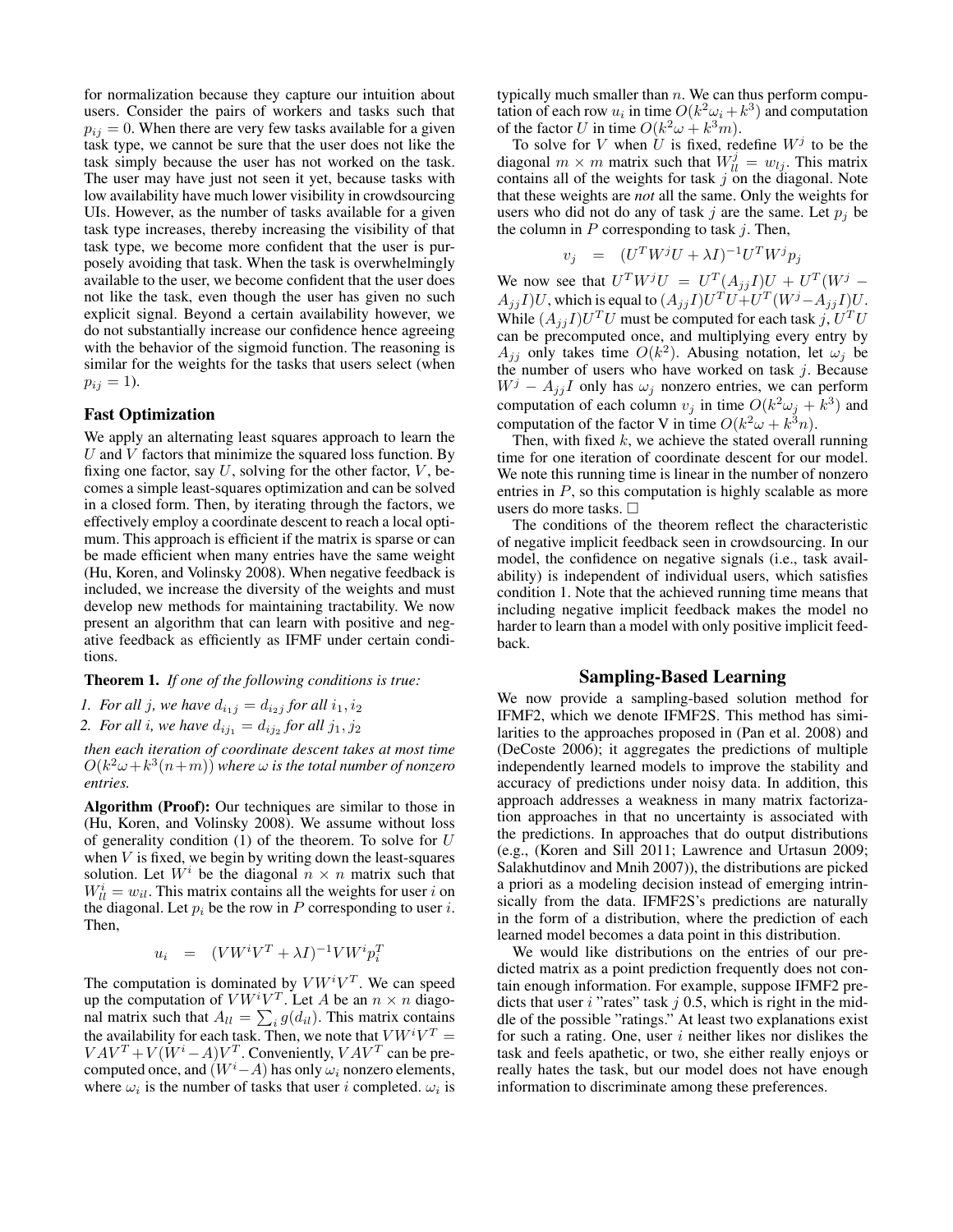In IFMF2S, we first constrain the normalization functions f and  $q$  to be between 0 and 1. Now, instead of generating weights for each entry in  $P$ , they denote the probability that that entry will be selected in the following sampling procedure. We sample  $\Gamma$  matrices  $P^1, \ldots, P^{\Gamma}$  from P according to the probabilities of the entries. More precisely, if  $p_{ij} = 1$ , then for each matrix  $P^{\gamma}$ , we sample  $p_{ij}^{\gamma}$  as

$$
p_{ij}^{\gamma} = \begin{cases} 1 & \text{with probability } f(c_{ij}) \\ \text{Missing} & \text{with probability } 1 - f(c_{ij}) \end{cases}
$$

And if  $p_{ij} = 0$ , then

$$
p_{ij}^{\gamma} = \begin{cases} 0 & \text{with probability } g(d_{ij}) \\ \text{Missing} & \text{with probability } 1 - g(d_{ij}) \end{cases}
$$

The resulting  $P^{\gamma}$  matrix is sparse with equal weights on all entries and can be learned efficiently with traditional approaches. We can also apply this sampling-based learning method to IFMF by sampling both ones and zeroes with just  $f$ . We call this approach IFMFS.

An advantage of the sampling approach is that is it highly parallelizable. Factors for each of the sampled matrices  $(P^1, \ldots, P^{\Gamma})$  are learned independently to get a series of predictions  $\hat{R}^1, \ldots, \hat{R}^{\Gamma}$ . The point prediction for an entry can be obtained by taking the mean of  $\{\hat{r}_{ij}^1, \dots, \hat{r}_{ij}^{\Gamma}\}\.$  In addition to the point prediction, the collection of predictions from each sample forms a distribution of predictions for each entry in  $R$ .

#### Experiments

Our experiments aim at answering the following questions regarding the generation of task recommendations in crowdsourcing: 1) How do the performances of matrix factorization approaches compare to simpler baselines? 2) By introducing implicit negative feedback, do our models IFMF2 or IFMF2S produce better recommendations than IFMF and IFMFS? and 3) Is our matrix factorization approach able to capture human-understandable trends in crowdsourcing marketplaces in addition to providing improvements in harder-to-understand quantitative metrics?

#### Data

We use data collected from Microsoft's internal Universal Human Relevance System (UHRS). Similar to other crowdsourcing marketplaces like Mechanical Turk, UHRS connects a large number workers from around the globe with human intelligence tasks. The training data was collected between February 1st 2013 and May 1st 2013. The testing data was collected between May 1st 2013 and May 14th 2013. The dataset overall includes over 17,000 users and over 2,100 tasks. Summary statistics for  $c_{ij} > 0$  are: min: 1, max: 66630, mean: 919.67, sd: 3090.279. We logged the number of task instances done for each task and user pair in training and testing periods. The availability of tasks in the marketplace was not available to us. We use the number of instances completed by all users for a task as a proxy for the availability of that task. No further information about users or tasks (e.g., user demographics, task characteristics) is provided to the approaches for generating their recommendations.

#### Metrics and Methodology

We first learn  $\hat{R} = UV$ . Since explicit feedback is unavailable, our evaluation will be based on implicit signals: the amount of work done for each task by each user in the testing set. To generate task recommendations for a user, we multiply each predicted rating with the number of tasks available in the test set to produce expected throughputs, and produce a sorted list of tasks accordingly.

The first metric we use in our evaluations is the Mean Percentile Rank (MPR) (Hu, Koren, and Volinsky 2008):  $MPR = \frac{\sum_{ij}}{\sum_{i}}$  $c_{ij} \rho_{ij}$  $\frac{\sum_{ij} p_{ij}}{\sum_{ij} c_{ij}}$  where  $\rho_{ij}$  is the percentile ranking of task  $j$  within a ranked list of recommended tasks for user  $i$ , and  $c_{ij}$  still refers to the number of tasks completed by user  $i$  for task  $j$ , but now in the test set. A lower MPR is better, and a random recommendation results in an expected MPR of 50%. The MPR is minimized by a recommendation that exactly matches the sorted list of tasks for each user with respect to their throughput in the testing set. The MPR metric is not perfect. It tends to give very high weight to tasks that users work on a great deal and heavily penalizes mistakes in predicting the exact ordering of tasks with high throughput.

We are less interested in whether or not we can perfectly predict the correct order of recommendations, and focused more on whether or not our recommendations can generally predict the tasks that the user will do. To this end, we also use a second metric that takes the form of a precision-recall (PR) curve. To produce a PR curve, we pick a set of percentile thresholds. For each threshold  $t\%$ , we take the top  $t\%$  predictions and compute a precision and recall on retrieving the top  $t\%$  of tasks that each user has completed. This metric allows us to evaluate the general correctness of our predictions rather than how effective our models are at exactly sorting the tasks users complete.

In all experiments, we compute metrics using only the tasks that a user did not complete in the training set, since predicting new tasks the user will do is much harder and interesting than predicting tasks that we already know users like. For all matrix factorizations, we perform 10 iterations of coordinate descent. All results we present use the best regularization settings we find for each model. We set  $k = 20$ . For normalization functions  $f$  and  $g$ , we find that setting  $\alpha_1 = -1.4, \beta_1 = -5, \alpha_2 = -1.0, \beta_2 = -16.0$  work the best for their respective models. We use a 2.66 Ghz Intel(R) Xeon(R) processor.

#### Baselines

We use three models as baselines. The first, which we call *Global*, simply sorts the tasks based on their popularity. Each user receives the same recommendation list, and the top recommendation is the task that has been completed the most number of times.

We also try a neighborhood approach (Hu, Koren, and Volinsky 2008). First, for all pairs of tasks  $j_1, j_2$ , we compute their similarity  $s_{j_1 j_2} = \frac{c_{j_1}^T c_{j_2}}{||c_{i_1}|| ||c_{i_2}||}$  $\frac{c_{j_1}c_{j_2}}{||c_{j_1}|| ||c_{j_2}||}$  where  $c_j$  is the vector describing the number of times each user has completed task  $j$ . Then we compute our prediction for user  $i$  and task  $j$ as  $\hat{r}_{ij} = \sum_{l} s_{jl} c_{il}$ . Intuitively, two tasks are similar if users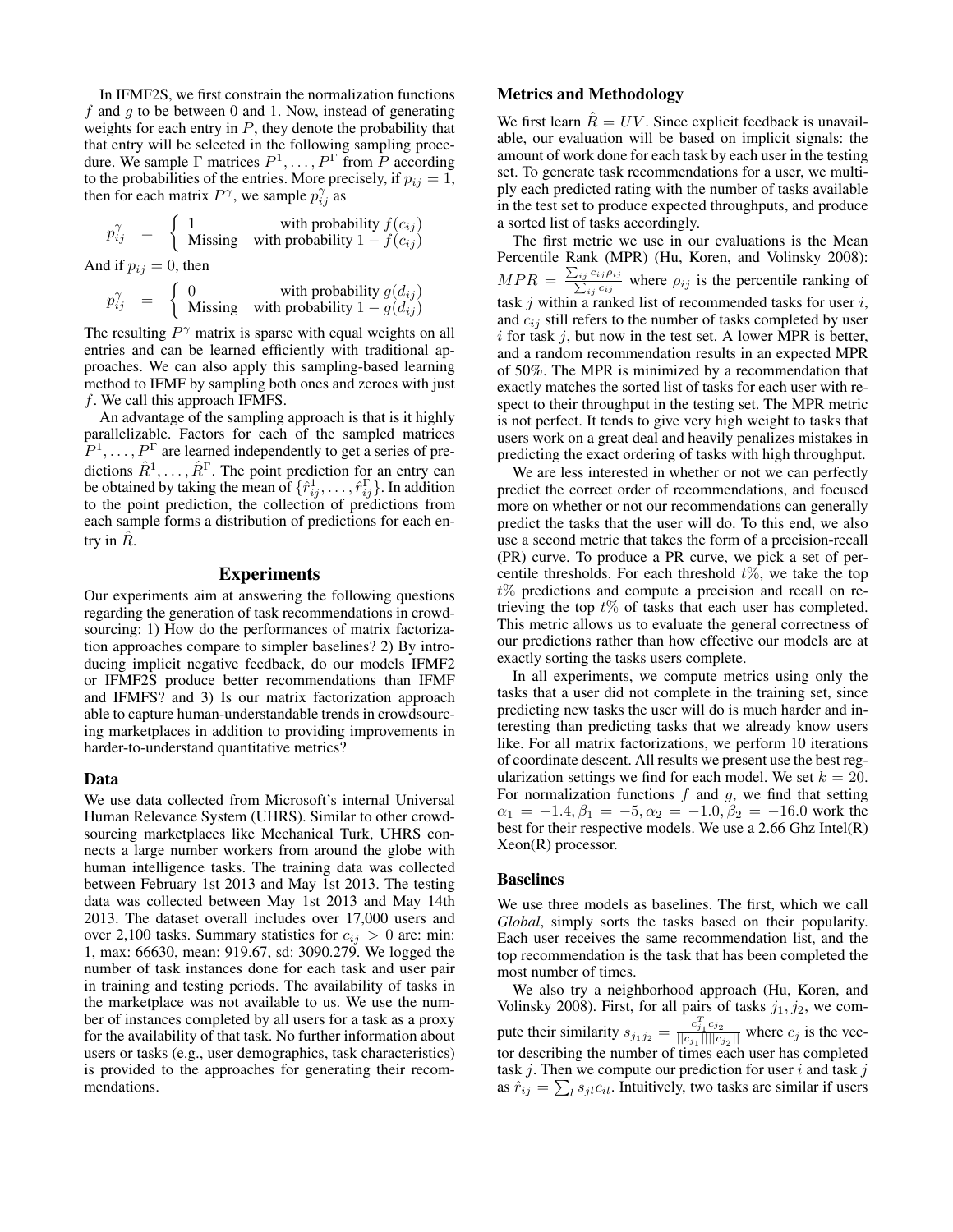|                   | 10000               | 20000  | All    |
|-------------------|---------------------|--------|--------|
| Global            | $45.\overline{693}$ | 27.711 | 39.055 |
| Neighborhood      | 16.402              | 12.915 | 4.605  |
| <b>IFMF</b>       | 11.482              | 8.790  | 3.351  |
| IFMF <sub>2</sub> | 10.528              | 8.803  | 3.365  |
| <b>IFMFS</b>      | 9.928               | 6.267  | 2.189  |
| <b>IFMF2S</b>     | 7.736               | 6.180  | 1.902  |
| LB                | 0.0325              | 0.0216 | 0.0256 |

Table 1: Average testing MPR of various models on different training sizes.

show the same patterns of use for those two tasks. Training this approach takes  $\approx$ 1734 seconds, which we will see is about the same amount of time required for training the matrix factorization approaches.

Finally, we use a model that we call *LowerBound* (LB), which is not a baseline, but represents the best any model can perform on the MPR metric. We simply assume that we exactly know the data in the test set and construct a recommendation to minimize the MPR.

#### Baselines vs. Matrix Factorization

Table 1 compares the performances of baselines and the matrix factorization models when varying sizes of training data are available: a small 10,000 entry subset, a medium-sized 20,000 entry subset, and the full training dataset, containing over 70,000 entries. To account for randomness in initializations, we run each model 200 times and average the MPRs. A single training of IFMF on the largest set takes ≈1739 seconds. The testing set always remains the same. The figure shows that there is a large benefit in personalizing the recommendations; the global baseline has significantly higher MPR values than all other recommendation approaches. The results also show that matrix factorization approaches perform consistently better than the neighborhoodbased approach, agreeing with results obtained in other domains such as movie recommendations. Another trend we see is that the performance of all personalized recommendation models improves with increases in the size of the training sets.

#### IFMF vs. IFMF2

Next, we evaluate how reasoning about negative feedback in making recommendations affects performance. A single training of IFMF2 takes  $\approx 1741$  seconds. As displayed in Table 1, IFMF2 achieves the best MPR using the smallest sized training sets, but performs slightly worse than IFMF when trained on the other sized datasets.

This result is not surprising, because IFMF is very good at learning the tasks that users like and perform large quantities of. As we increase the amount of training data, IFMF becomes very good at "beating" the MPR metric, which heavily weights tasks that users select often. The benefit of the IFMF2 model is learning about tasks that users dislike and the MPR metric does not highlight this characteristic. Therefore, we look at the PR curves in Figures 1a, 1b, and 1c. We see that despite achieving a slightly worse MPR on the



Figure 1: PR curves for IFMF, IFMF2, IFMFS and IFMF2S models trained on the small (a), medium (b), and large (c) training sets.

larger training sets, IFMF2 achieves large precision and recall gains for all training sets. This result means that while our model may not be able to exactly rank the tasks that users do by how many they have done, it is able to recall the tasks that users like with higher precision at all levels of user interest. In other words, while IFMF2 may not be able to order the top 20 tasks for each user exactly, it is much better at predicting the top 20 tasks, top 30 tasks, and so on.

#### Sampling-Based Learning

We also compare IFMF and IFMF2 when they are learned using the sampling-based approach (IFMFS and IFMF2S). We set the number of sampled matrices to be  $\Gamma = 200$ . The settings of  $f$  and  $g$  result in sampled matrices that are very sparse; each sampled matrix is 99.5% empty. We see in Ta-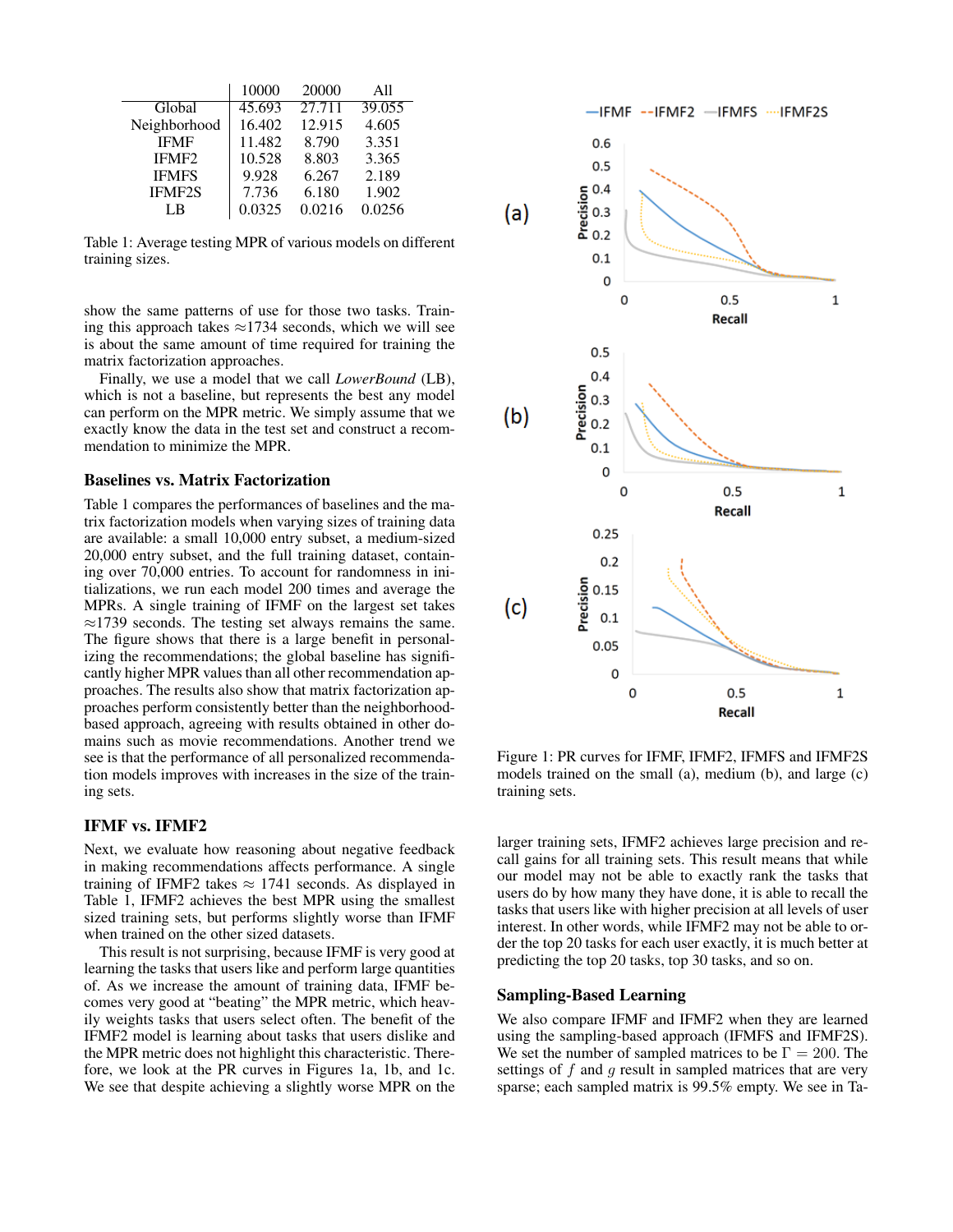

Figure 2: Starting from the bottom-left and moving clockwise, the circled clusters represent users who select tasks relating to videos, who select tasks relating to images, Australian users, and Irish users.

ble 1 and Figure 1 that adding negative implicit feedback to the model lowers MPR and increases precision and recall.

Table 1 shows that the models learned using sampling achieve better MPRs for all training set sizes. However, we also see that at least for the two smaller training sets, sampling causes the models to produce worse PR curves than their non-sampling counterparts. These results are not surprising given the characteristics of the sampling approaches. We can see the bagging effect on MPR values; by averaging over many different samples, we improve the models' abilities to learn exactly what the user will do and exactly what the user will not do by minimizing the effect of low-confidence entries as well as outliers. On the other hand, each sample includes only a subset of the training data, mostly missing entries with lower confidences. Thus, the models are less able to learn about the tasks that do not elicit extreme preferences. This explanation is further substantiated by observing the precipitous drops in precision as we increase recall. The models are very good at learning what the user likes, but are not so good at getting the middle ranges correct. On the full training set however, we see that IFMF2S almost catches up to IFMF2 in precision and recall, suggesting that the sampled data is now good enough to learn more sophisticated models, and that IFMF2S can be used as an alternative to IFMF2.

#### Qualitative Evidence and Explainability

We investigate whether the factors learned by our models are meaningful and can be explained qualitatively. Intuitively, the learned user factor  $U$  can be thought of as a vector of users, where each user is a vector of features. Although we cannot easily determine what these features mean, we can still cluster the users using their feature vectors. Therefore, we cluster the users using the  $U$  learned by the IFMF2 approach by k-means into 100 clusters. We next create a visualization of the users by performing a principal component analysis on the users' feature vectors to reduce the vectors to 2 dimensions, and plot each user in a 2D plane using Sand-Dance<sup>2</sup> (Figure 2). So that the picture is a little more inter-

esting, we color users corresponding to where they reside. Notably, the "spokes" in this galaxy of users correspond to clusters.

Inspection of these clusters reveals meaningful relationships. Some clusters correspond to the type of task that users select. For instance, one cluster is composed of users who select tasks with videos and another is composed of users who select tasks with news articles. There are clusters of users from the same countries, including clusters of users from Brazil, India, Great Britain, Canada, France, Australia, and many more. This visualization provides evidence that the matrix factorization approach learns about important trends in crowdsourcing marketplaces, such as users choosing tasks based on the countries they reside in, the languages they speak, and the interests and abilities that they have.

#### Related Work

Cosley et al. (2006) show that using smart but simple algorithms to select tasks for users can improve throughput. SuggestBot (Cosley et al. 2007) suggests Wikipedia articles for users to edit by analyzing article graphs and similarities. Several works address the problem of dynamic task routing. Pick-a-Crowd (Difallah, Demartini, and Cudre-Mauroux 2013) is a content-based approach to recommending tasks to users that focuses on dynamically pushing tasks to users to maximize accuracy. Ho et al. (2013; 2012) formalize the task routing problem for labeling tasks, and provide an algorithm that is provably near-optimal in minimizing a budget. Tran-Tranh et al. (2012) model task routing using bounded multi-armed bandits with the goal of maximizing the overall utility achieved. These models all assume that users complete the tasks that they are assigned, whereas we focus on producing a list of recommended tasks from which users can freely pick, to improve discovery and throughput.

Steck (2010) points out that for conventional explicit feedback domains, missing data is usually not missing at random. Therefore, he inserts all missing data into the matrix with some low rating, and shows that a weighted matrix factorization where the inserted data has very small weight can outperform conventional unweighted matrix factorization methods on matrices with missing data.

Several studies (Gantner et al. 2012; Pan et al. 2008) consider how to weight negative examples, but forego weighting positive examples in a meaningful manner. Additionally, their models are not built for implicit feedback. In contrast, our work presents a general model for introducing negative implicit feedback into existing implicit feedback models, without sacrificing existing elements.

Some efforts (Paquet and Koenigstein 2013; Rendle et al. 2009) consider more complex models or different optimization schemes for recommendation. Our goal is not to compare and contrast various existing implicit or explicit positive feedback models, but to show that incorporating negative implicit feedback can generate better recommendations.

#### Conclusion and Future Work

We introduced a methodology for harnessing implicit feedback in a recommendation system that integrates negative feedback. We presented two algorithms for learning our

<sup>2</sup> http://research.microsoft.com/en-us/projects/sanddance